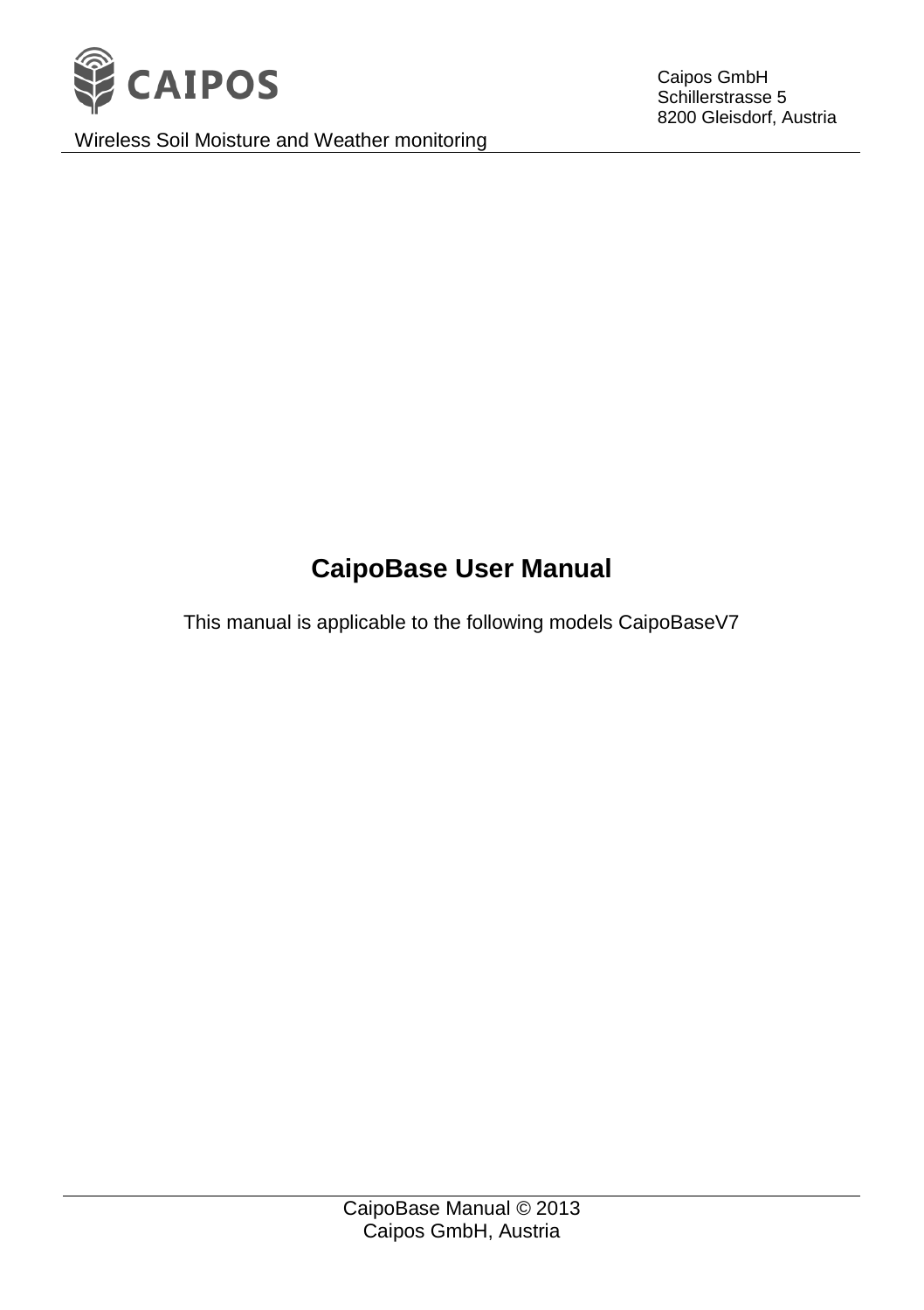

#### **Introduction**

Thank you for purchasing weather station CaipoBase.

This manual contains installation and operation instructions. Read this manual carefully before starting and keep the manual for future reference.

We, Caipos GmbH,

Schillerstr 5, 8200, Gleisdorf, Austria, declare that this product is in compliance with relevant requirements and regulations of directive EN 301 489-1 V1.9.2 ; EN 301 489-7 V1.3.1.

Caipos logos, CaipoBase, CaipoWave are trademarks or registered trademarks of Caipos GmbH.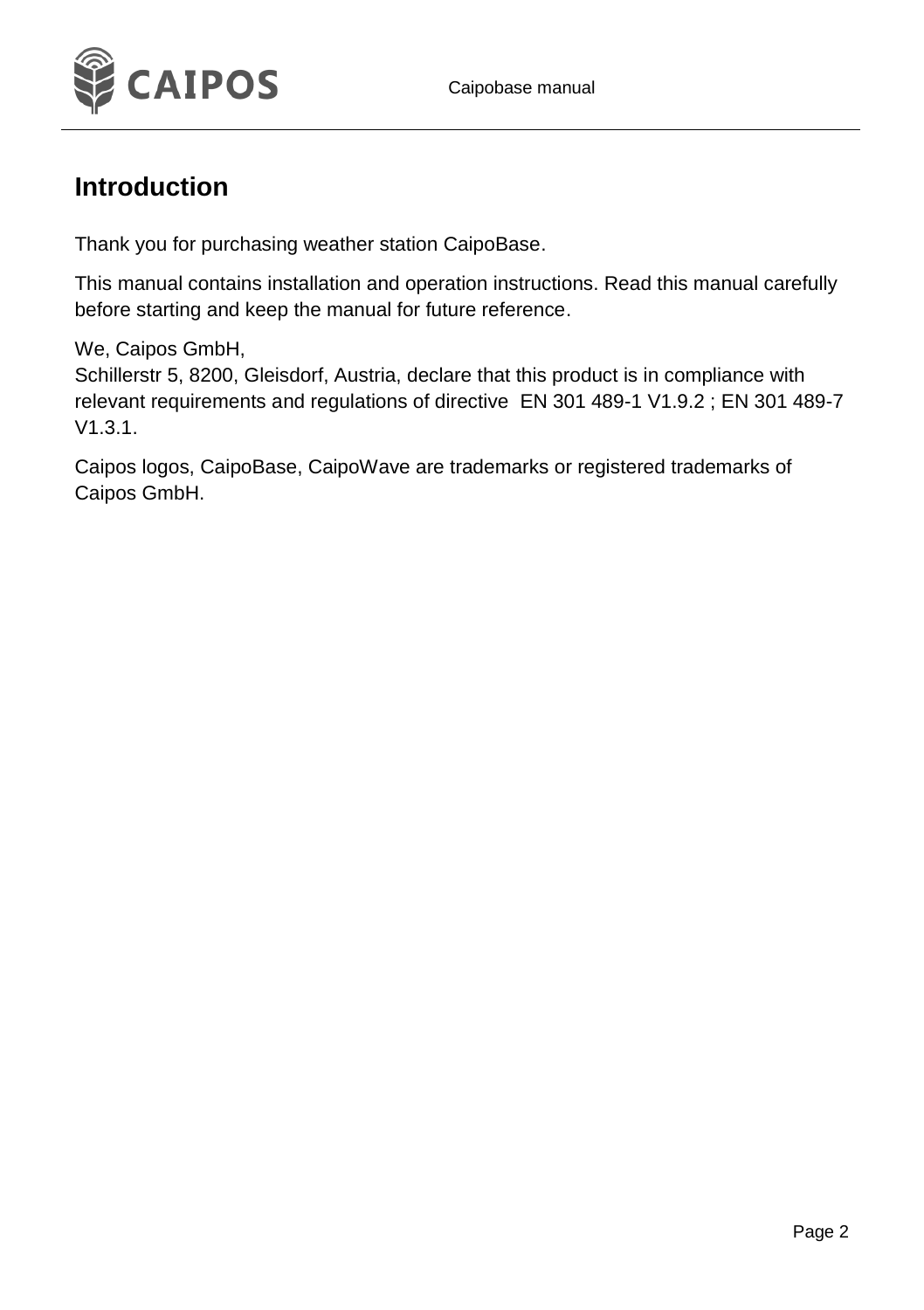

## **Table of Content**

| 1.             |  |
|----------------|--|
| 2.             |  |
| 3.             |  |
| $\mathbf{4}$ . |  |
| 5.             |  |
| 6.             |  |
| 7 <sub>1</sub> |  |
| 8.             |  |
| 9.             |  |
| 10.            |  |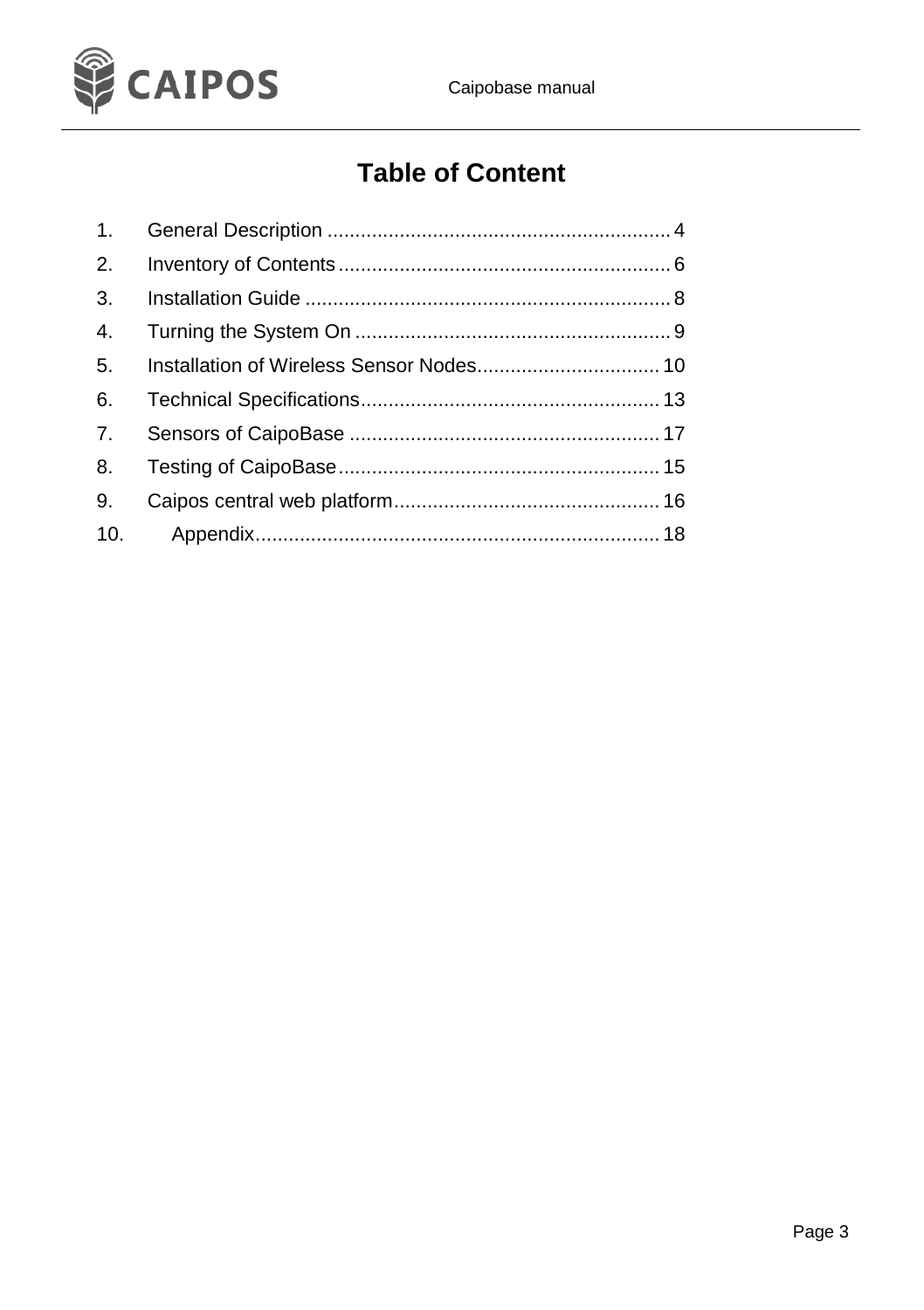

### <span id="page-3-0"></span>**1. General Description**



**Side view** 



**Front view** 



**Front view** 



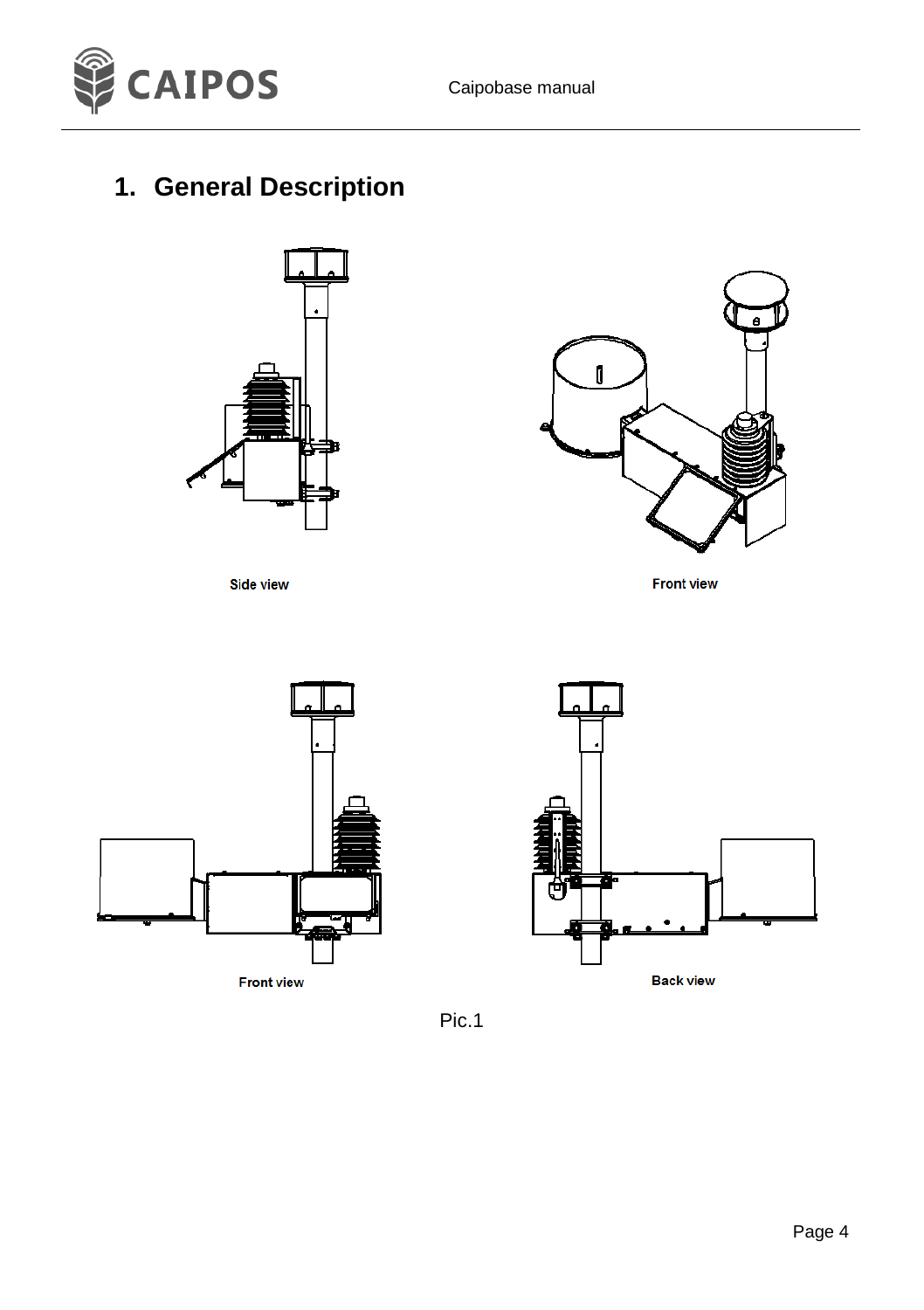

Caipos monitoring system is a system of devices for environmental monitoring. It can monitor weather conditions, soil moisture, water level, and many other environmental aspects.

Caipos consists of CaipoBase station, wireless CaipoWave nodes, and different sensors. CaipoBase collects data from directly connected sensors and, optionally, from wireless CaipoWave nodes. Internal flash memory allows storing data for up to 2 years depending on number of connected sensors and interval of measurements. Data is uploaded to the central web platform, where free web space is provided for every station. Web application allows instant access to data of last 5 years. Data older than 5 years is archived and available on request. In addition to uploading data to web server, data can be downloaded directly to PC via standard mini USB plug. Every system is delivered completely configured. Only few parts need to be assembled and SIM card with valid data contract must be inserted. CaipoBase is solar powered and maintenance free. For more accurate measurement results rain gauge and solar panel must be cleaned once a year or more often depending on environmental conditions.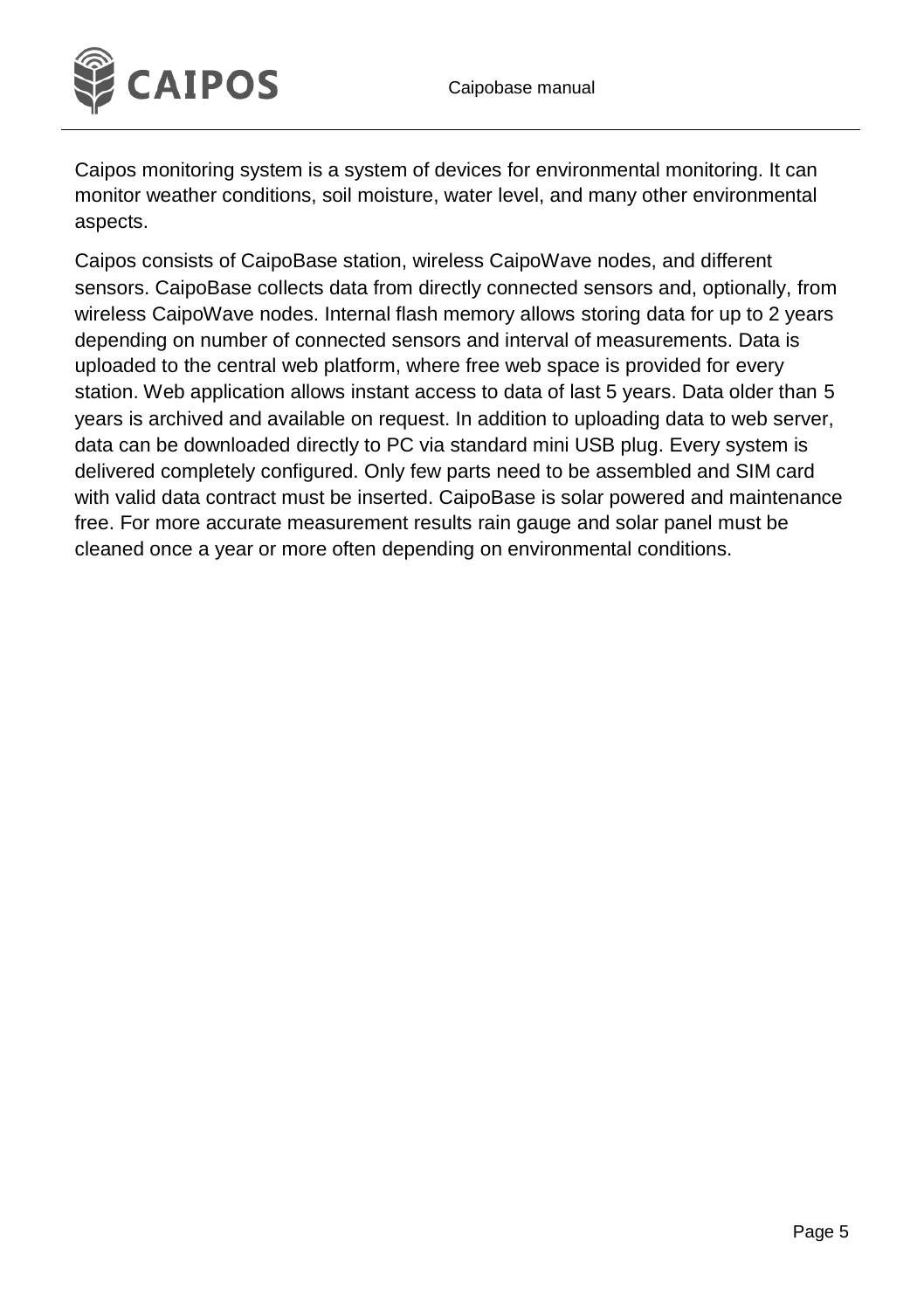

# <span id="page-5-0"></span>**2. Inventory of Contents**



Pic. 2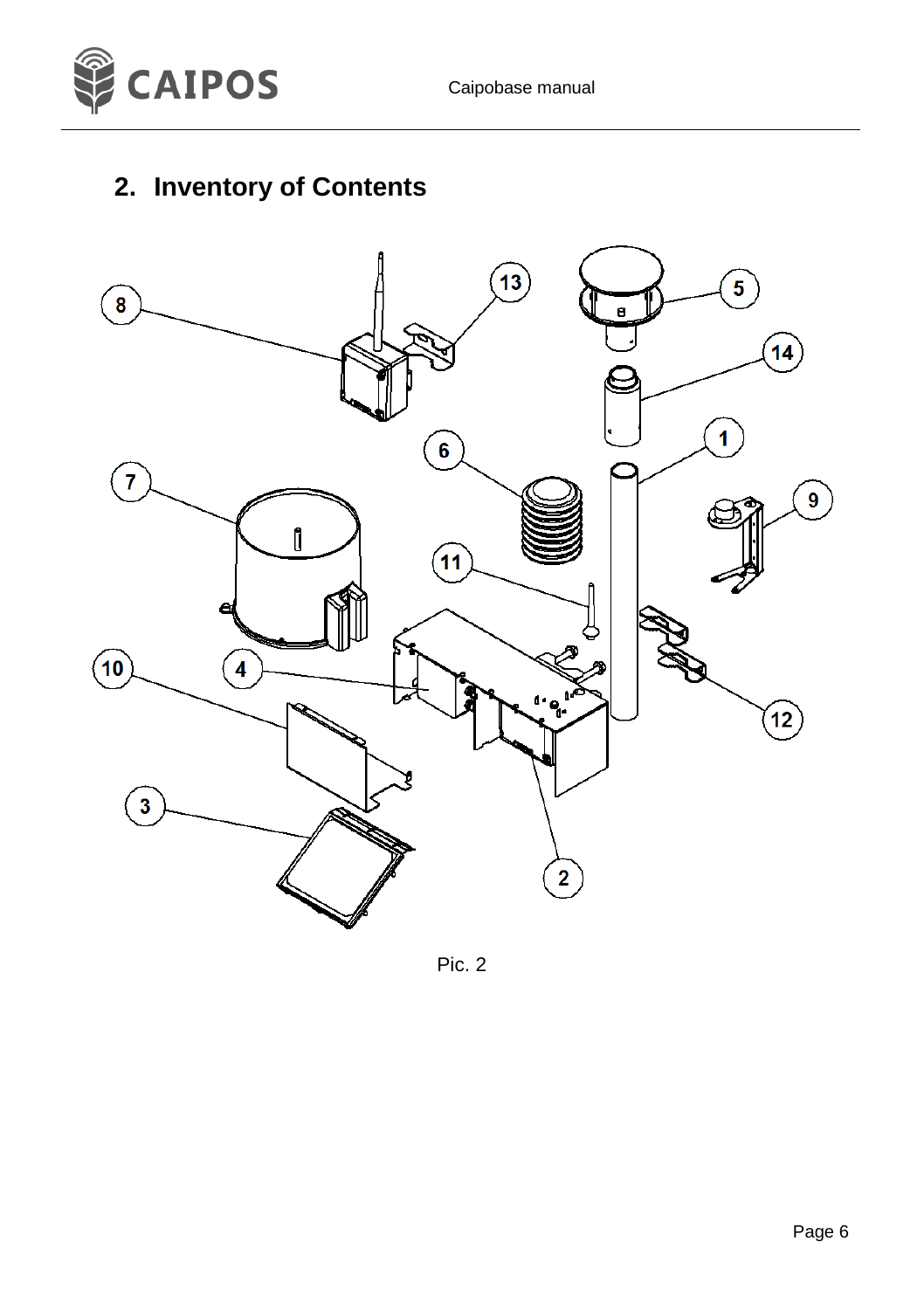

- (1) 1 x Weather Station Pole
- (2) 1 x CaipoBase
- (3) 1 x Solar Panel
- (4) 1 x Caipo Sensor Engine (optional)
- (5) 1 x Ultrasonic wind Sensor (optional)
- (6) 1 x Air temperature and relative humidity sensor (optional)
- (7) 1 x Rain gauge (optional)
- (8) 1 x Wireless coordinator (optional)
- (9) 1 x Global radiation sensor (optional)
- (10) 1 x Front panel
- (11) 1 x Antenna
- (12) 2 x Clamps for station
- (13) 1 x Clamp for Wireless coordinator (optional)
- (14) 1 x Holder for Ultrasonic wind sensor (optional)

 $1$ . Optional parts are included depending on your configuration. For more information please refer to your delivery note.

<sup>2.</sup> Some sensors included may not be mentioned in this manual. In this case you will receive a separate installation instruction.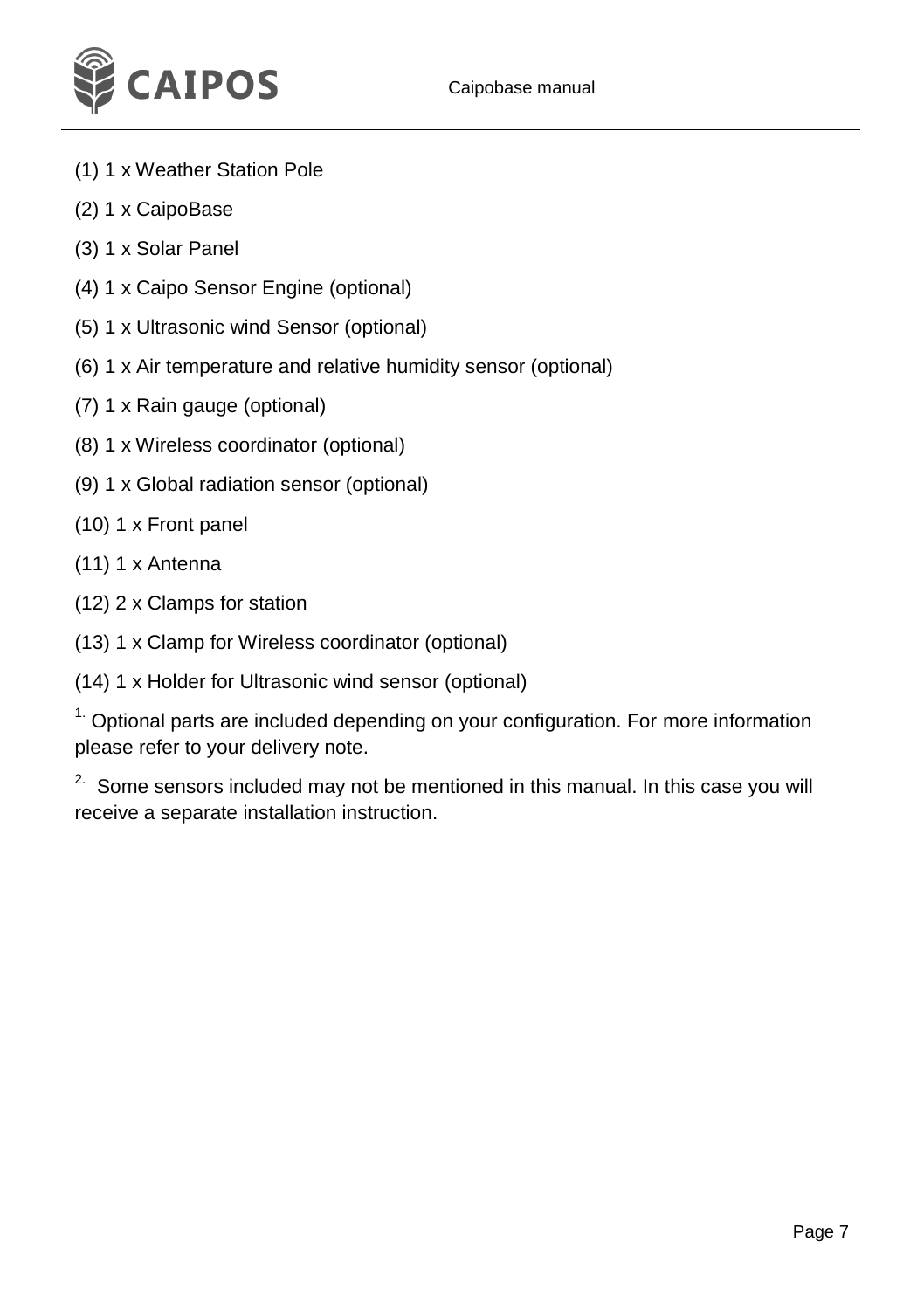

### <span id="page-7-0"></span>**3. Installation Guide**

In order to accurately measure environmental parameters and ensure proper work of solar panel, base station should be installed in an open area without any obstructions. Perform following steps for easiest installation:

- 1. Prepare an open area, where station will be installed.
- 2. Prepare the weather station pole (1). Pole must be vertically inserted at least 1 m deep into the soil to ensure long-term stability of the CaipoBase.
- 3. Push wind speed connector through the wind speed holder and connect it to the wind sensor (5). Rotate connector plug for 1/3 of a turn to lock it in position.
- 4. Fixate the wind sensor (5) holder to the weather station pole (1) with two M4 screws. Fix the wind sensor to the holder. Red dot on the holder must be aligned with arrow on the wind sensor.
- 5. Attach the wireless coordinator (8) to the pole (1) with two cable binders.
- 6. Mount CaipoBase enclosure on the pole with two clamps (12).
- 7. Attach the solar panel (3) to the CaipoBase holder by tightening 3 M3 screws.
- 8. Direct CaipoBase with solar panel towards the south to receive maximum solar energy.
- 9. Rotate ultrasonic wind sensor so that the red dot points towards north.
- 10. Turn the station on as described in the section 4 of this document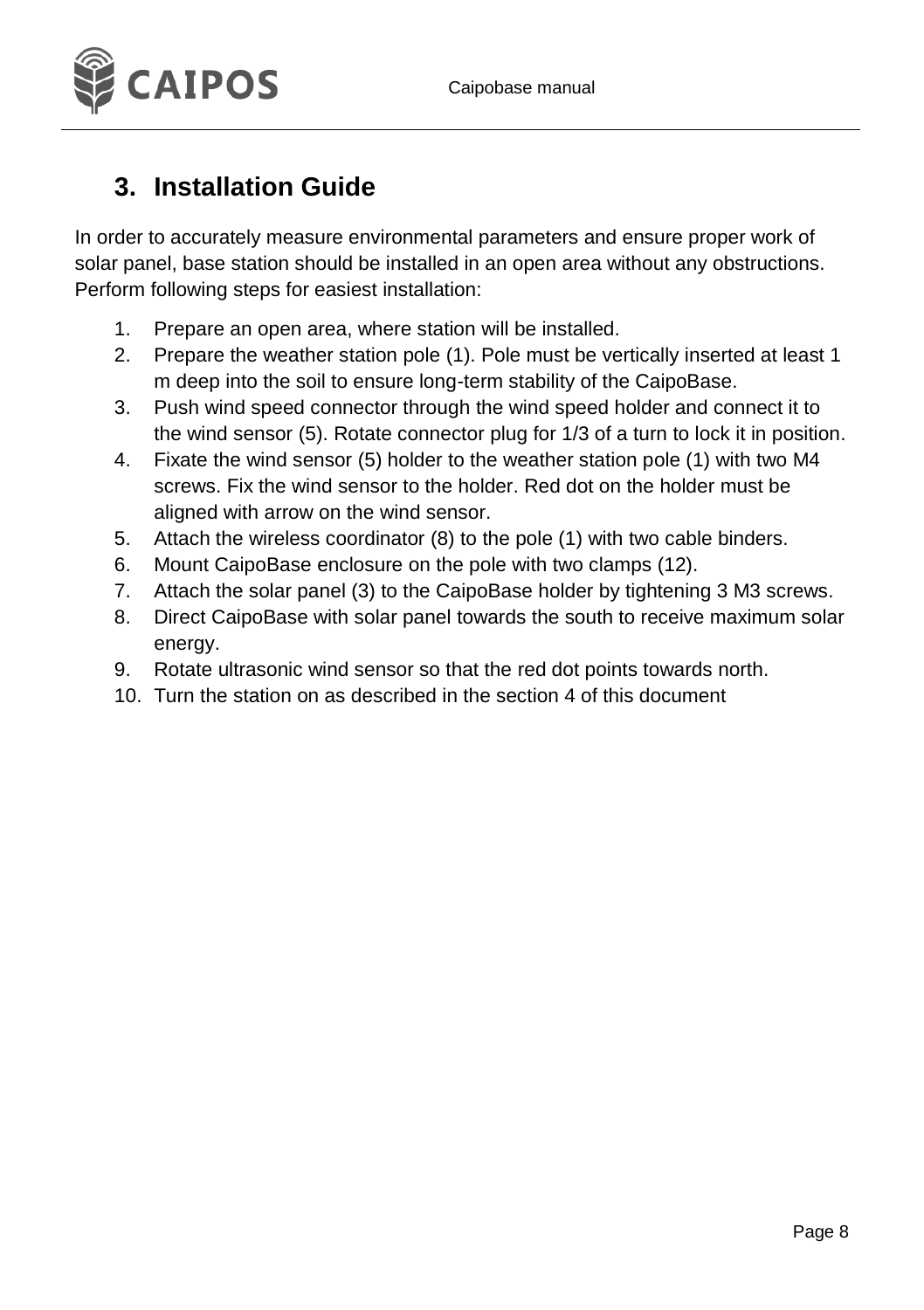

### <span id="page-8-0"></span>**4. Turning On the Base Station**



Pic 3



Pic.4

- 1. Prepare a SIM card with valid data contract. Make sure that PIN is deactivated.
- 2. Unscrew four screws and open the enclosure.
- 3. Install the SIM card into SIM card holder (3).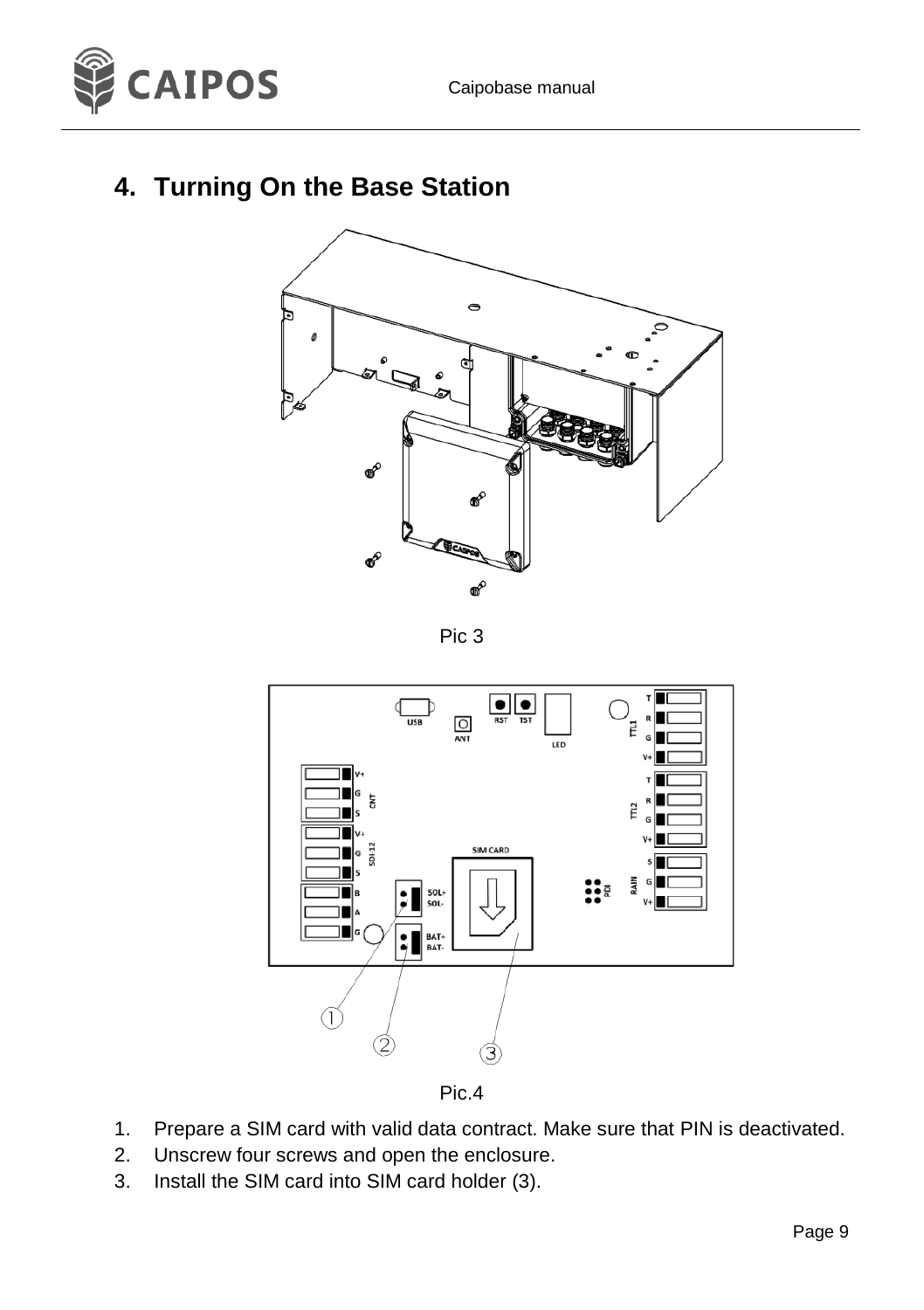

- 4. Connect solar panel (1). Solar panel connector marked SOL.
- 5. Connect battery connector (2). Battery connector marked BAT.
- 6. Close the enclosure carefully by tightening 4 screws.

<span id="page-9-0"></span>Caution: To avoid discharge of the battery do not switch on the device if solar panel is not connected or in shadow.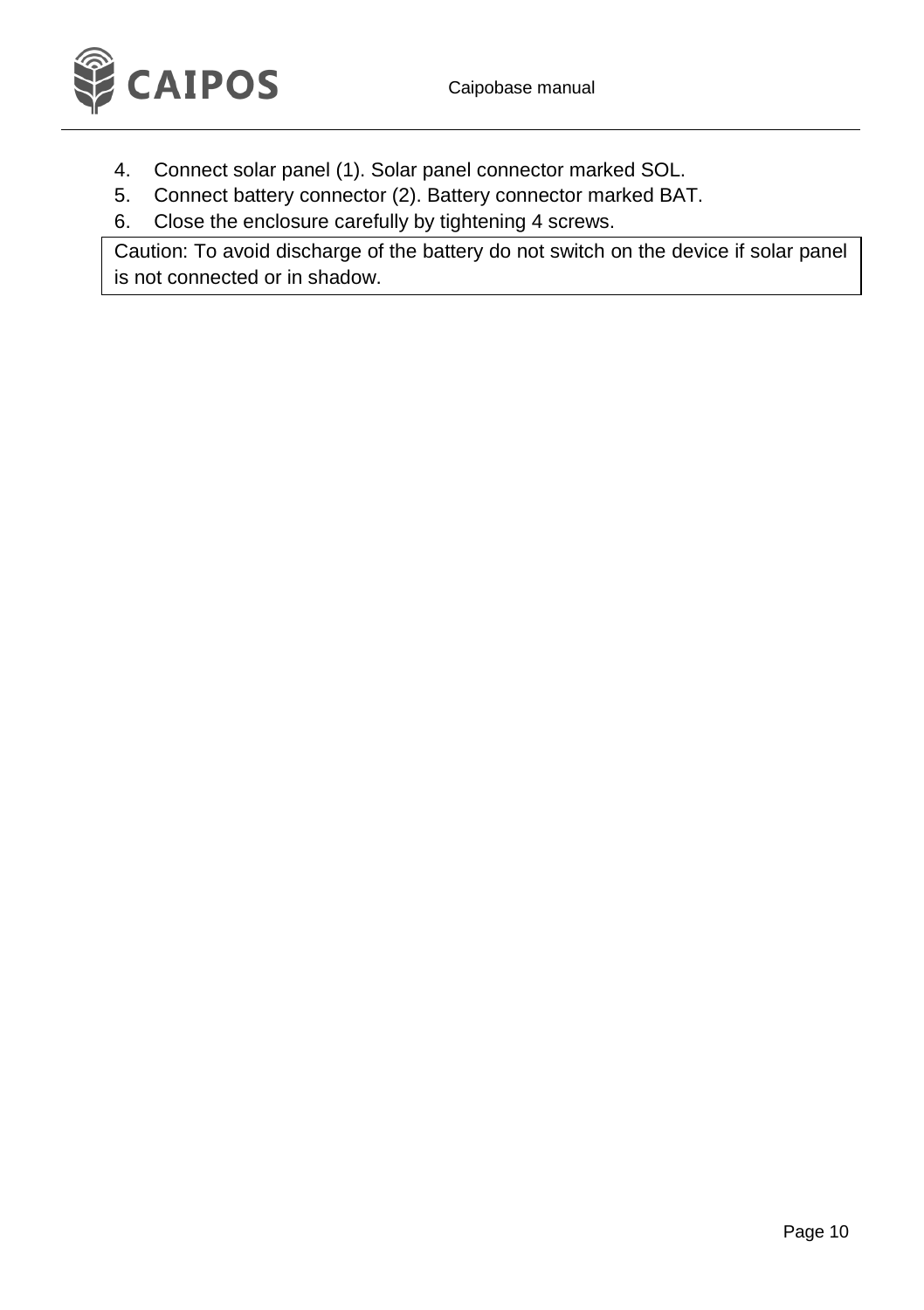

### **5. Installation of Wireless Sensor Nodes**

CaipoBase can serve up to 16 wireless sensor nodes CaipoWave. Wireless coordinator must be connected to CaipoBase. Wireless coordinator collects data from wireless sensor nodes. Data from wireless sensor nodes is transferred to the base station CaipoBase.

Wireless sensor nodes are delivered completely configured. Every wireless sensor node may have up to 4 soil moisture and soil temperature sensors depending on the current configuration. According to safety regulations wireless sensor nodes are shipped switched off.



Following steps must be performed to activate wireless sensor node

- 1. Choose proper location. Wireless sensor node should be on the line of sight with the wireless coordinator of the base station. To make sure that there is connection between wireless senor node and base station perform connection test as described in section 6 'Testing of Wireless Sensor Node'
- 2. Install soil moisture sensors and soil temperature sensors as per requirement. For more information about proper installation of soil moisture sensors visit www.caipos.com
- 3. Open the enclosure by unscrewing four screws as shown on pic. 5
- 4. Move the switch to the right side marked "on" as shown on pic. 6. LED blinks shortly after wireless sensor node is switched on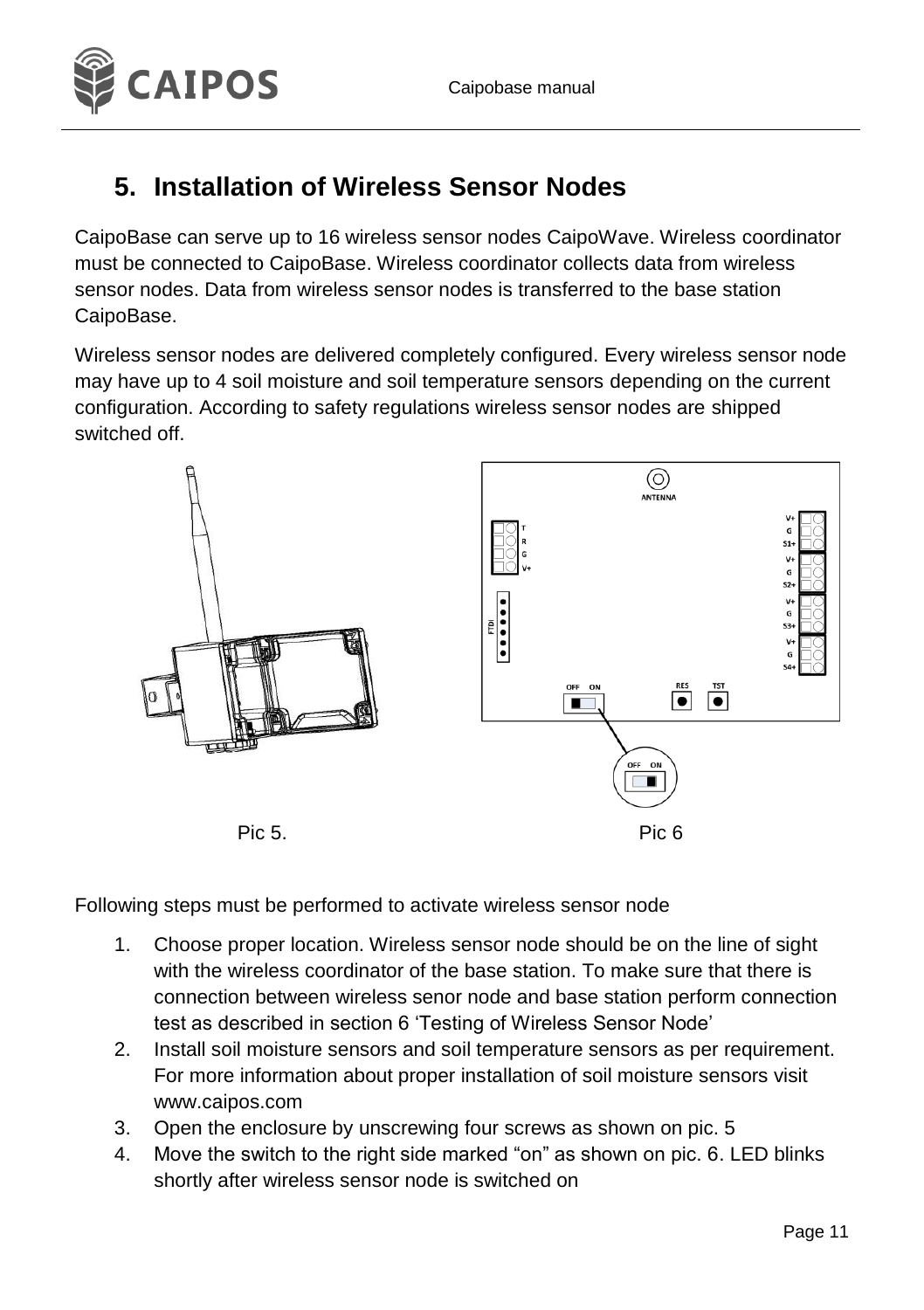

5. Carefully close the enclosure by tightening 4 screws

After wireless sensor node is switched on it will start sending data to CaipoBase within next few hours.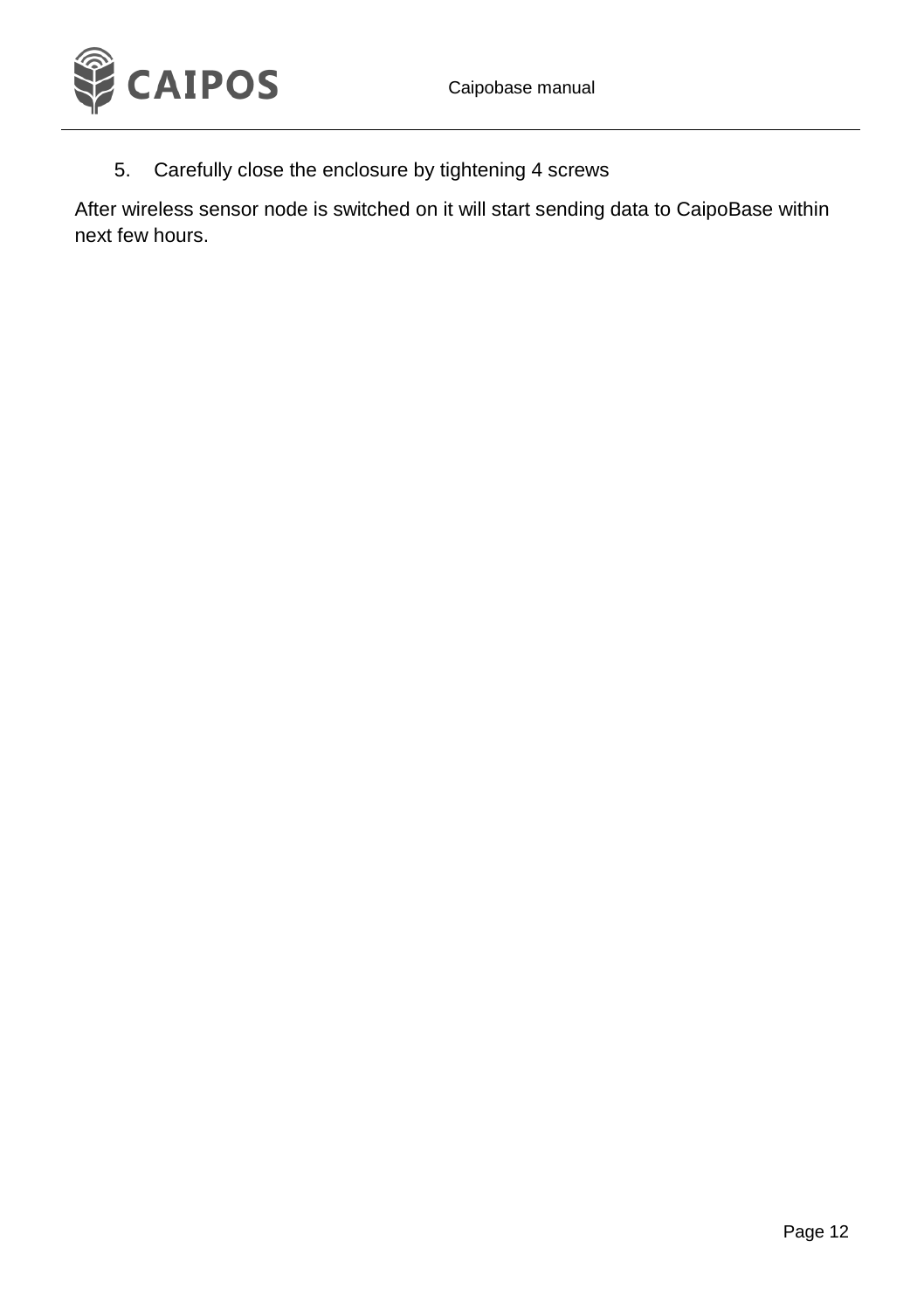

### <span id="page-12-0"></span>**6. Testing of Wireless Sensor Node**

To test connection between wireless sensor nodes and base station

- 1. Set the base station into test mode
	- 1.1. Open the enclosure of CaipoBase as described in section 4.
	- 1.2. Press and keep 'TST' button on the main PCB until LED displays '2'.
	- 1.3. Release 'TST' button. If display of the base station is on and three horizontal lines are highlighted in turn  $\Box$   $\Box$  base station is in the test mode. Base station exits test mode after one hour or if the 'TST' button is pressed again.
- 2. Open the enclosure of wireless sensor node.
- 3. Press 'TST' button on wireless sensor node.

If LED of wireless sensor node blinks after pressing 'TST' button connection with base station was successful.





If LED does not blink check that sensor node is switched on and properly positioned. See section 5 for more information.

Multiple wireless sensor nodes may be tested while the base station is in test mode.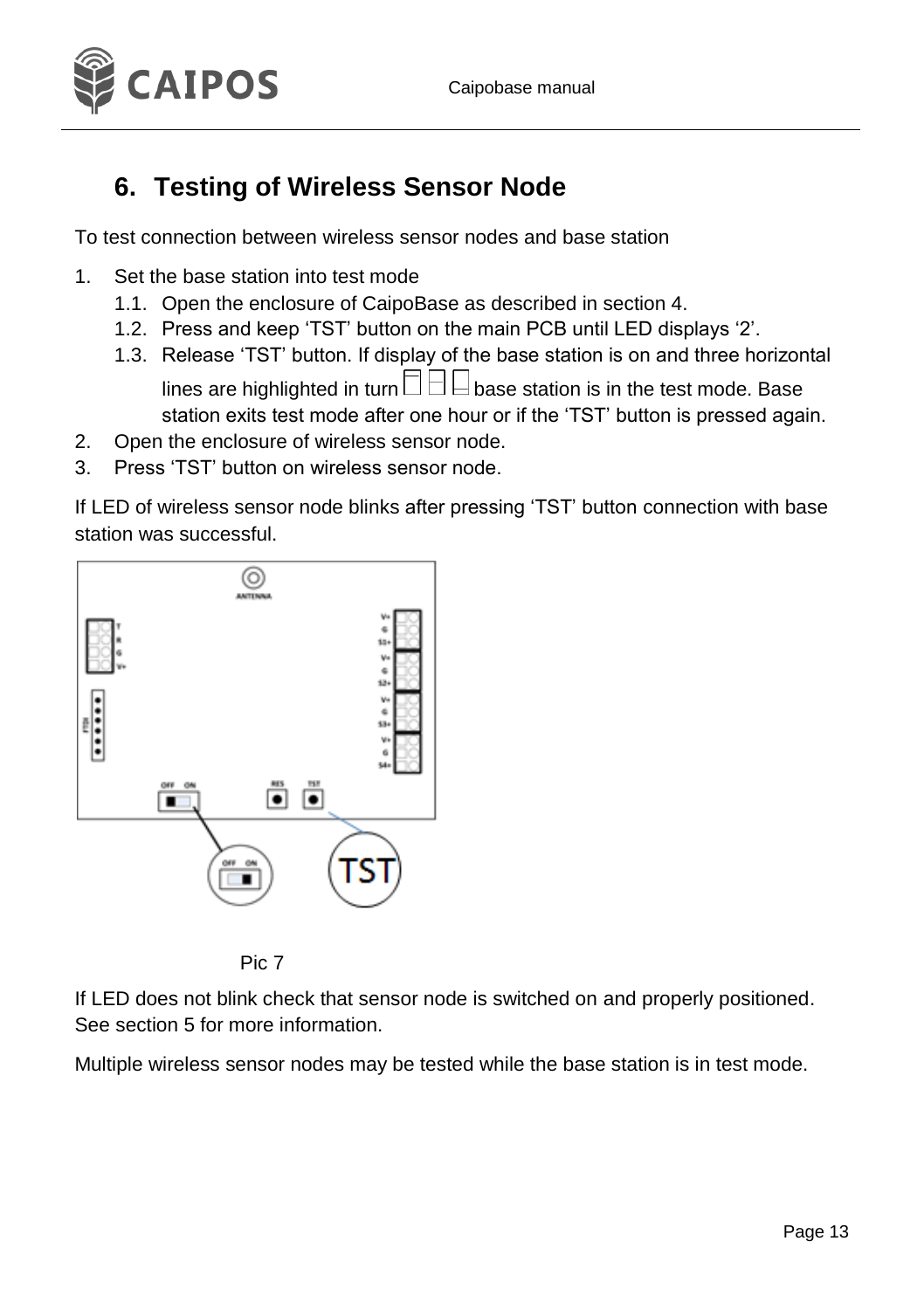

# **7. Technical Specifications**

| Power supply                         | 6 V, 4,5 Ah Valve Regulated Lead-Acid<br>battery |
|--------------------------------------|--------------------------------------------------|
| Solar panel                          | 149 x 199 x 3,2 mm, 1,08 W                       |
| Flash memory                         | 4 Mb (up to 2 years of data)                     |
| GSM module                           | Dual QUAD BAND GPRS/EDGE                         |
| Max. number of directly connected    | 32                                               |
| sensors                              |                                                  |
| Max number of wireless sensors       | 64 (16 nodes x 4 sensors)                        |
| Approximate GSM data transfer volume | 20 Mb per month                                  |
| Interfaces                           | 1 x USB, 2 x TTL, 1 x SDI-12, 1 x Rain           |
|                                      | Counter, 1 x Fast Counter                        |
| Operating temperature                | $-30 - 60 °C$                                    |
| Storage temperature                  | $-40 - 60 °C$                                    |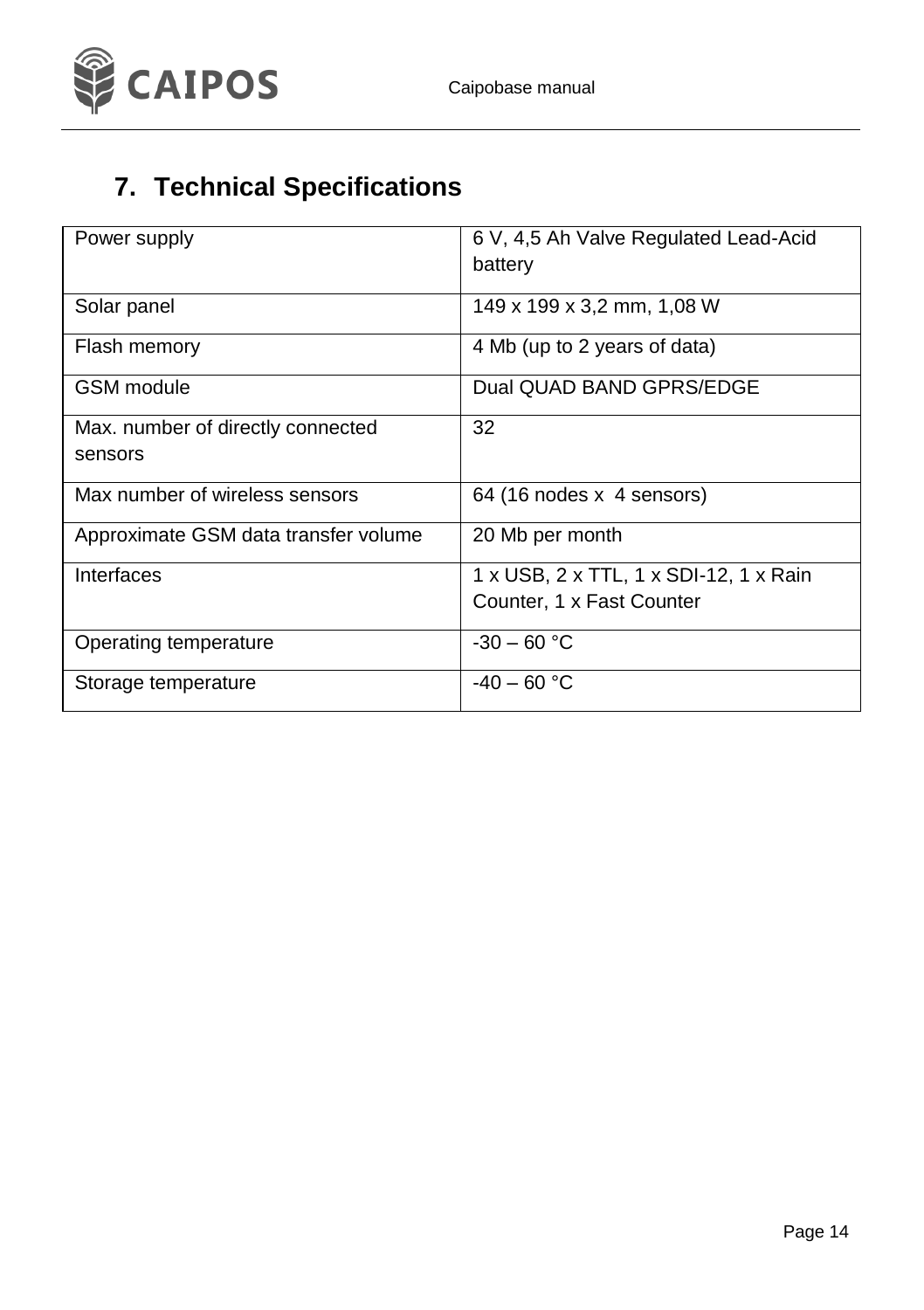

### <span id="page-14-0"></span>**8. Testing of CaipoBase**

To test connection with the web site

- Open the enclosure of CaipoBase as described in section 4.
- Press and keep 'TST' button on the main PCB until LED displays '1'.
- Release 'TST' button

Base station starts testing connection with the web site. Numeric LED display will be switched on. If connection is successful LED display is switched off and data can be checked on web site. For more information refer to section (9) of this document. If connection is not successful blinking error code is shown on LED display. Note the code and contact your supplier.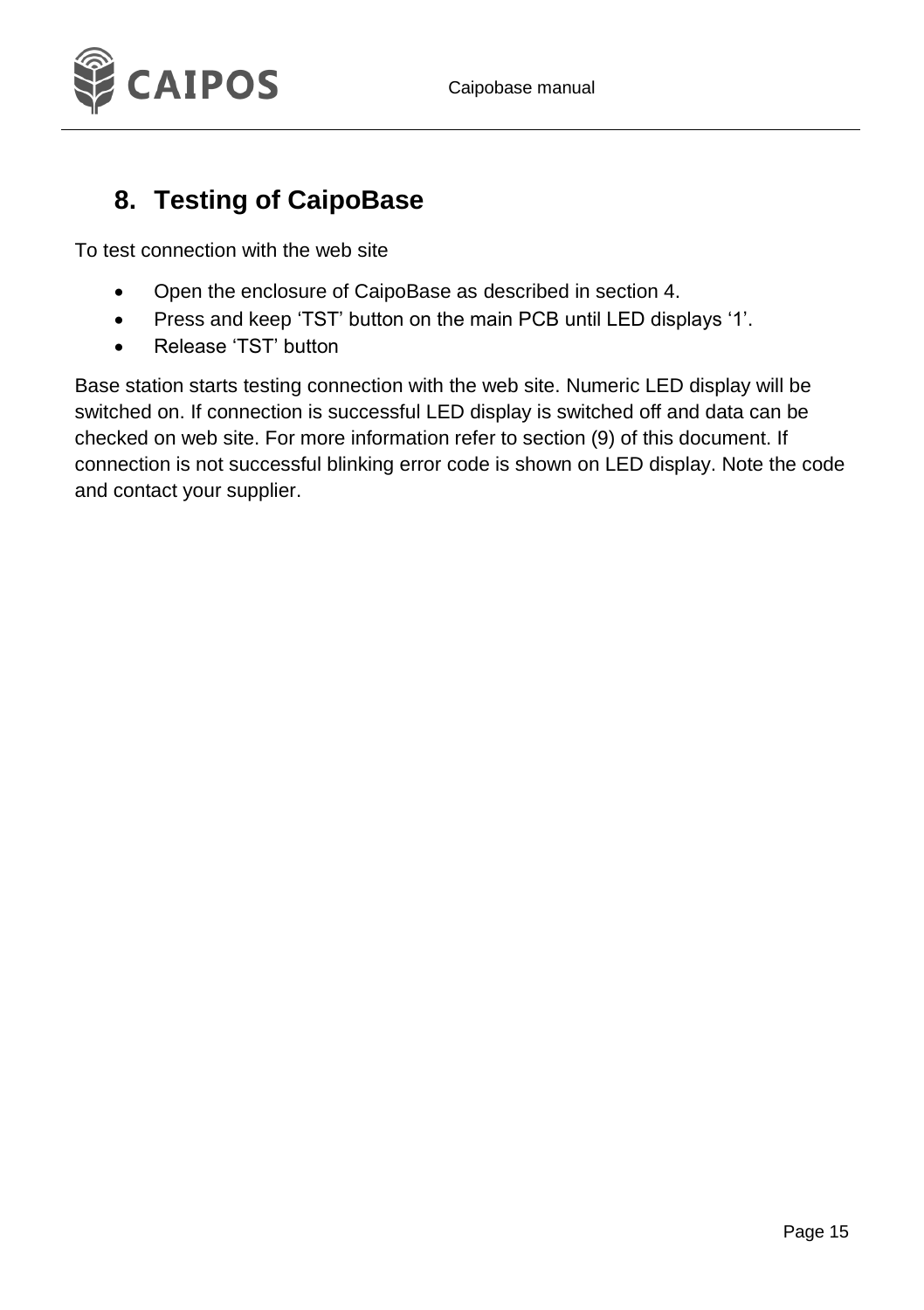

### <span id="page-15-0"></span>**5. Caipos central web platform**

For detailed information about Caipos central web platform please refer to CaipoWeb user manual supplied with the station or online at www.caipos.com

#### **Creating an Account and Attaching Stations**

Free web space is provided with every delivered system on <http://caipos.com/CaipoWeb/Weather>

In order to access the data on a user account must be created. Any number of base stations can be attached to a single account. To attach a base station to a web account serial number of station and PIN code should be provided. Serial number and PIN code can be found on the registration card supplied with the base station.

#### **Viewing Weather Data**

After creating a user account and signing in a[t http://caipos.com/CaipoWeb/Weather,](http://caipos.com/CaipoWeb/Weather/index) weather data of the first station attached to the account is displayed. Data is shown in graphical and tabular format. CaipoWeb allows viewing data of several stations at the same time.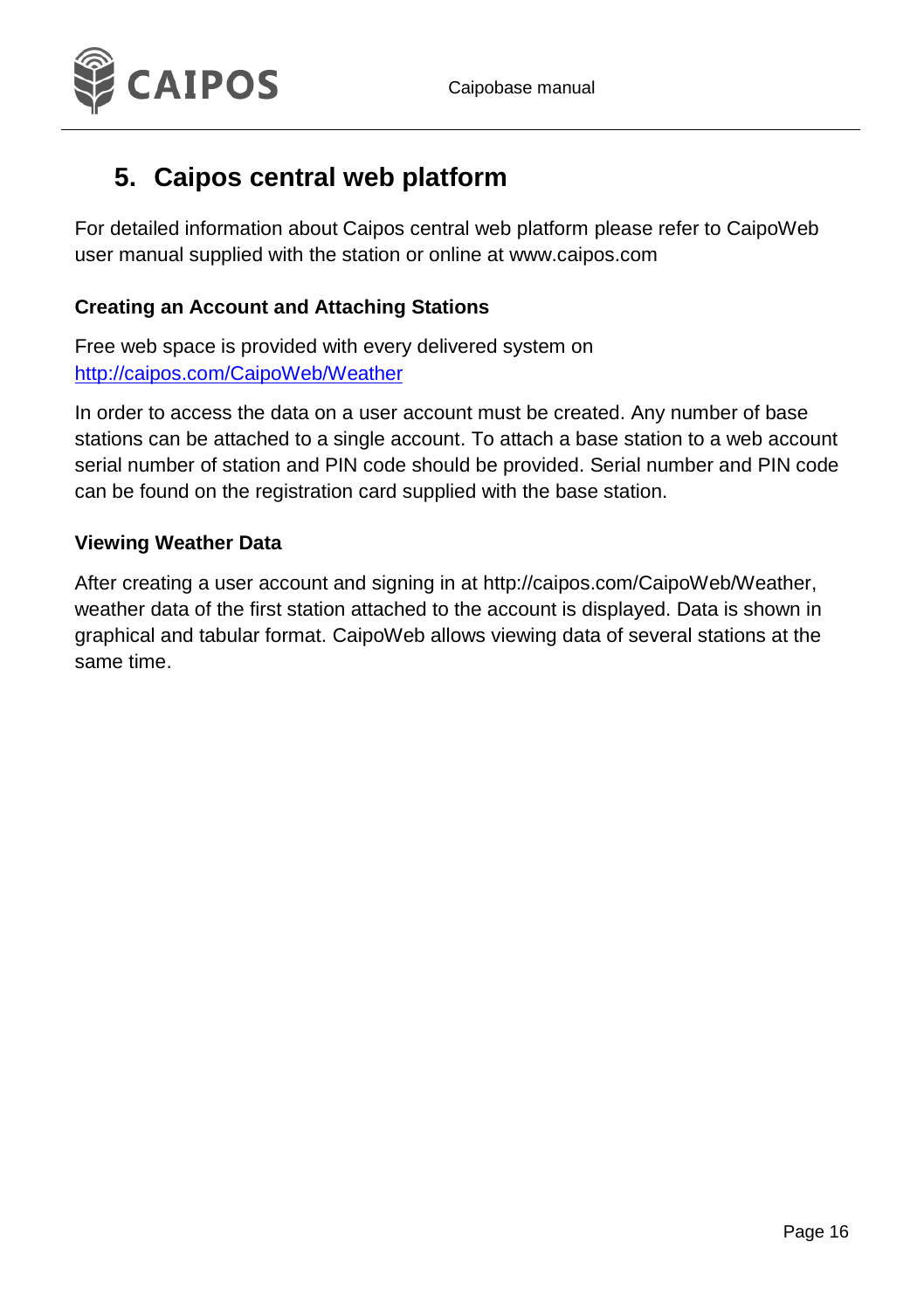

#### <span id="page-16-0"></span>**9. Sensors of CaipoBase**

Following sensors can be connected to CaipoBase in any combination:

- Ultrasonic wind speed and wind direction sensor
- Mechanical wind speed and wind direction sensor
- Air temperature and relative humidity probe
- Global radiation sensor
- Precipitation (rain gauge)
- Barometer
- Soil moisture
- Soil Temperature
- Water potential
- Water level
- Leaf wetness

New sensors are constantly developed. To get the latest about available sensors information please visit [www.caipos.com](http://www.caipos.com/)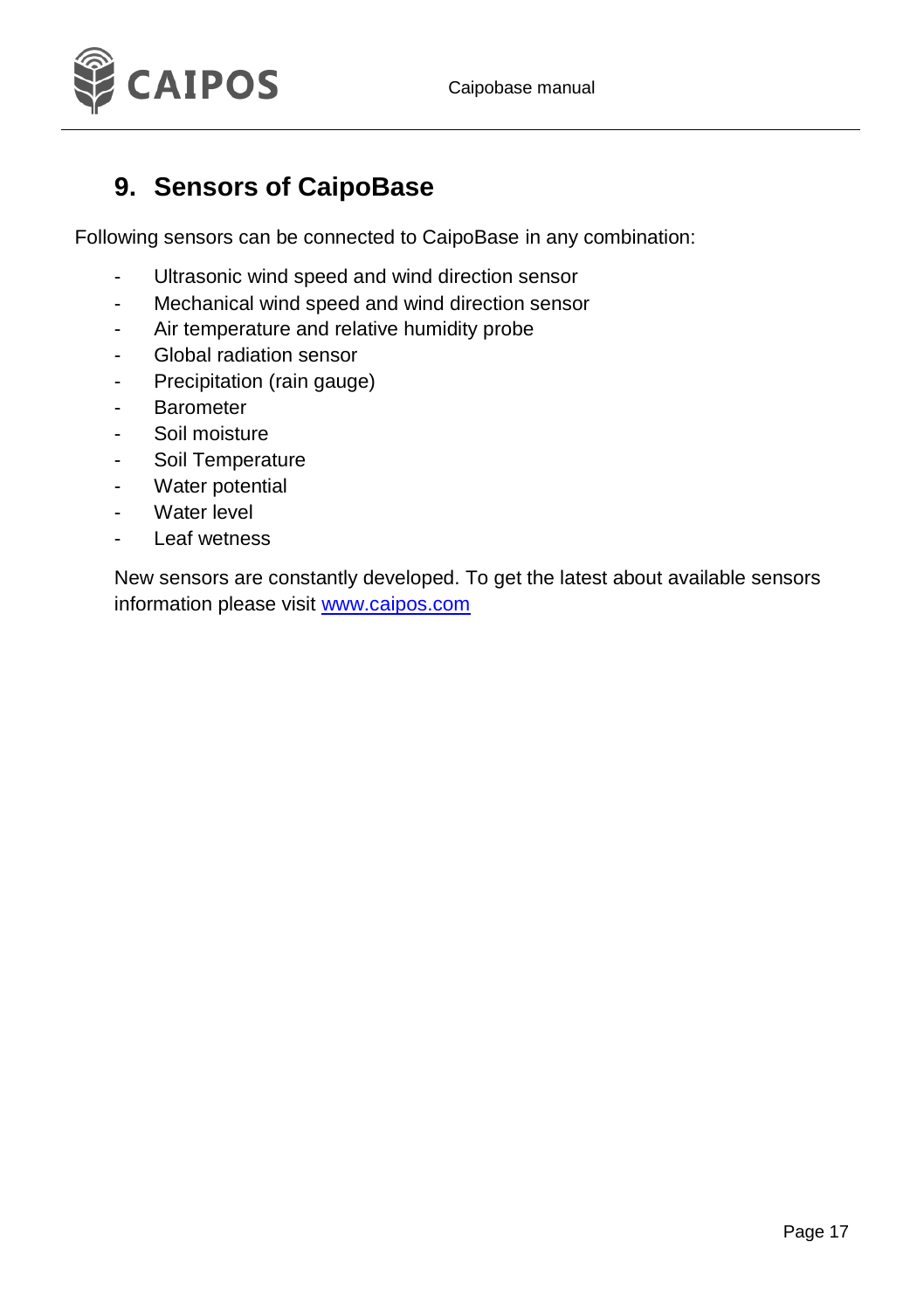

### <span id="page-17-0"></span>**6. Appendix**

#### **Connection Diagram of CaipoBase**